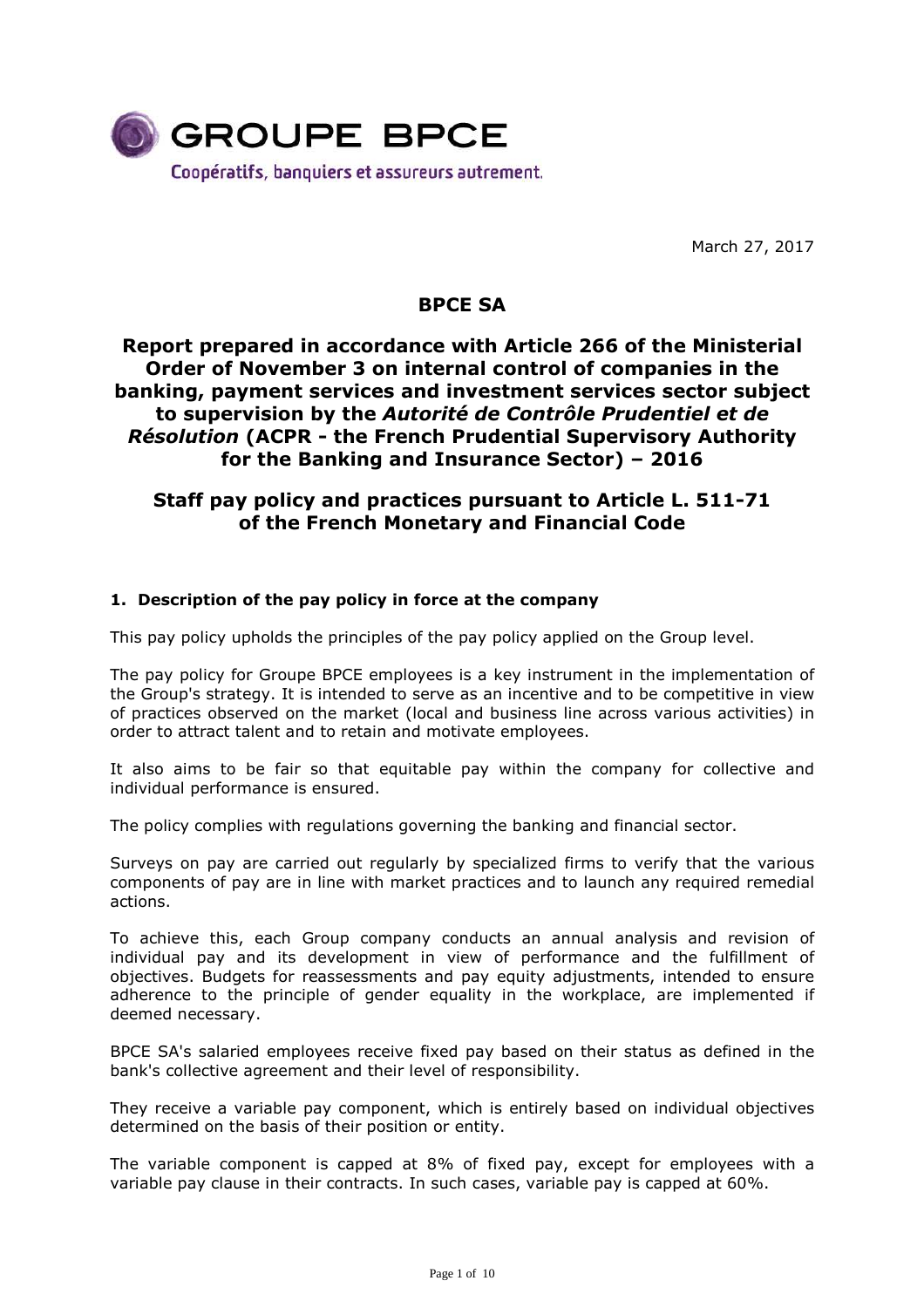The target variable component for employee members of the Executive Management Committee is 80%, as is the target variable component for Management Board members.

Employees also benefit from a profit-sharing system, capped at 12% of payroll.

### **2. Decision-making procedure used to determine the pay policy**

The Remuneration Committee is composed of the Chairmen of the Boards of Directors of Banque Populaire banks, the Chairmen of the Steering and Supervisory Boards of Caisses d'Epargne, a Chief Executive Officer of a Banque Populaire bank, a Chairman of the Management Board of a Caisse d'Epargne, an employee representative on the Supervisory Board and an independent director.

The Committee is chaired by an independent director in compliance with the recommendations of the Corporate Governance Code for listed companies amended in November 2015 by the French Private Companies Association (AFEP) and the French Business Confederation (MEDEF).

The members of the Committee cannot be corporate officers of BPCE.

Chaired by Maryse Aulagnon, Chairman and Chief Executive Officer of Affine and an independent director, the Committee is also composed of the following members (as of December 31, 2016):

- $\checkmark$  Catherine Amin Garde, Chairman of the Steering and Supervisory Board of Caisse d'Epargne Loire Drôme Ardèche
- $\checkmark$  Astrid Boos, Chairman of the Steering and Supervisory Board of Caisse d'Epargne Alsace
- $\checkmark$  Pierre Desvergnes, Chairman of the Board of Directors of CASDEN Banque Populaire
- André Joffre, Chairman of the Board of Directors of Banque Populaire du Sud
- $\checkmark$  Didier Patault, Chairman of the Management Board of Caisse d'Epargne Ile-de-France
- $\checkmark$  Yves Gevin, Chief Executive Officer of Banque Populaire Rives de Paris
- $\checkmark$  Vincent Gontier, employee of NATIXIS

The Committee met four times in 2016.

It conducted a review of:

the principles of the pay policies of the company and Group;

pay, remuneration and benefits of any kind granted to the company's corporate officers;

pay granted to the Head of Risk Management and Head of Compliance.

The Remuneration Committee expressed its view on the proposals of Executive Management concerning "risk takers" and on the principles of the pay policy for this group of employees.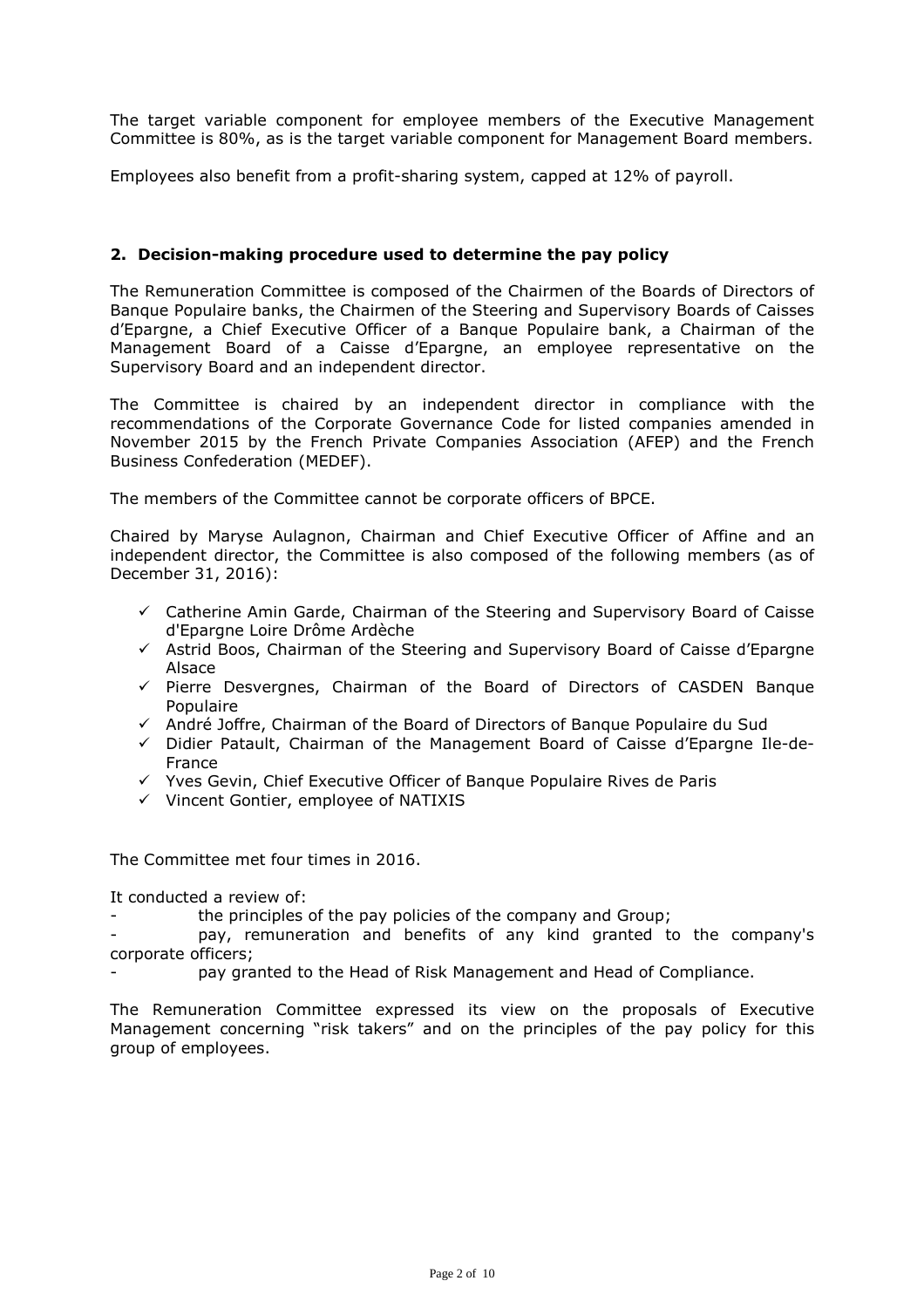## **3. Description of the pay policy**

### *3.1 Composition of the regulated population ("risk takers")*

In accordance with Delegated EU Regulation No. 604/2014, Groupe BPCE companies are required to identify the categories of personnel whose professional activities have a material impact on the institution's risk profile.

The delegated regulation establishes qualitative and quantitative criteria in this regard.

Articles 198 to 201 of the Decree of November 3, 2014 relating to the internal control of companies in the banking, payment services and investment services sector, which are subject to the supervision of the Autorité de Contrôle Prudentiel et de Résolution, establish the procedure for enforcing rules related to pay policy for entities according to their size and internal organization as well as the nature, scale and complexity of their activity.

Thus, within the Group, the criteria for identifying risk takers:

are applicable to credit institutions, financing companies and investment firms with a balance sheet total above €10 billion on an individual, consolidated and subconsolidated basis;

are applicable to credit institutions, financing companies and investment firms with a balance sheet total under €10 billion, but only on the Group level;

are not applicable to asset management companies, portfolio management companies, insurance companies or reinsurance companies;

are applicable to other Group companies whose balance sheet total is above €10 billion or whose activities incur risks to the Group's solvency or liquidity, but on a consolidated basis only.

For BPCE SA, a credit institution with a balance sheet total above €10 billion, the following were identified on the basis of the various criteria:

- the members of the Management Board;
- the members of the Supervisory Board;
- the members of the Executive Management Committee;

the Heads of each of the three control functions, at the Group and BPCE SA levels, and their immediate subordinates;

- the Heads of the following support functions, at the Group and BPCE SA levels: legal, finance, budget, tax, human resources, pay policy, information technology and economic analysis;

the permanent decision-making members, both sitting and alternate, of the following finance and risk management committees:

o Group Strategic ALM Committee,

o Group Management and Accounting Standards and Methods and Oversight Committee,

o BPCE Group Risk Management and Compliance Committee,

o Group Watchlist and Provisions Committee,

o Group Risk Management, Compliance and Permanent Control Standards and Methods Committee,

o Group Non-Financial Risk Management Committee,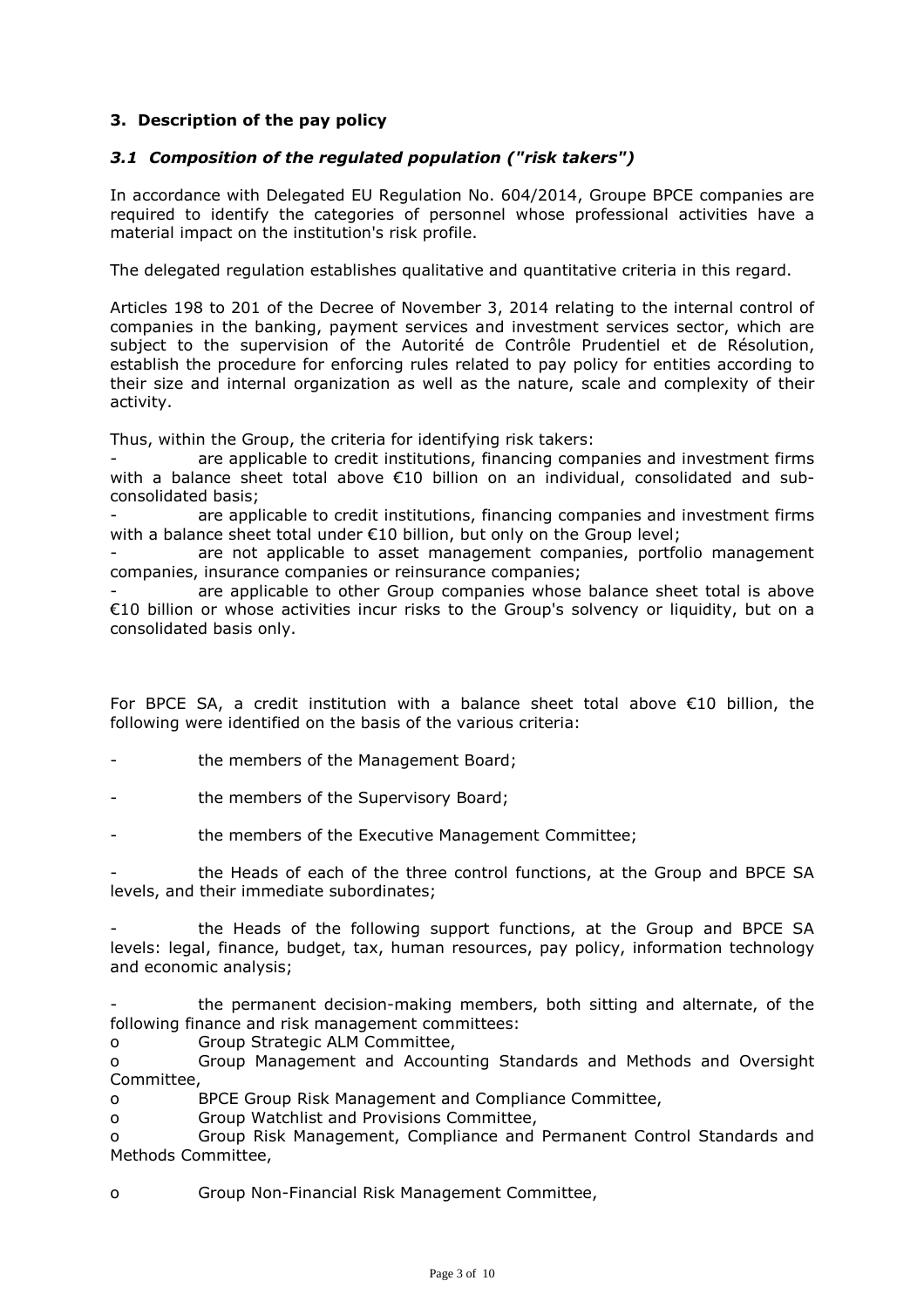- o BPCE SA Risk Management and Compliance Committee,
- o Caisses d'Epargne Credit Risk Management Committee,
- o Banque Populaire banks Credit Risk Management Committee,
- o Group Credit and Counterparty Committee,
- o Group Market Risk Management Committee,
- o Review and Validation Committee for New Products (CEVANOP).

For all of these committees, members external to BPCE SA are identified according to their company;

- Employees who can commit at least 0.5% of BPCE SA's Common Equity Tier-1 capital, calculated on a consolidated basis;

- The managers of the above employees;
- The heads of BPCE SA's internal SRAB/Volcker units;

Employees whose pay awarded in 2015 (fixed  $+$  variable) was equal to or higher than €500,000;

Employees whose pay awarded in 2015 (fixed  $+$  variable) was among the top 0.3%. This figure was calculated on the basis of the headcount of BPCE SA;

Except in duly justified cases, employees whose pay awarded in 2015 (fixed  $+$ variable) was in the same pay bracket as that of the employees identified under qualitative criteria 1), 3), 5), 6), 8), 11), 12), 13) or 14) of the delegated regulation.

In total, 19 members of the Supervisory Board and 63 positions at BPCE SA (corporate officers and employees) were identified. Employees pro-rated if the position was taken or given up during the year total 74.1<sup>1</sup>.

This list was approved by the Group's Risk Management, Compliance and Permanent Control Division. It was submitted for approval to the Executive Management Committee and presented to the Remuneration Committee.

## *3.2 General principles of the pay policy*

It is advisable to make a distinction between three categories of employees within the regulated population:

### The members of the Supervisory Board

 $\overline{a}$ 

Their pay is composed exclusively of attendance fees and (for the Chairman) a duty allowance, both of predetermined value. They do not receive any variable pay as part of their mandate.

### The Management Board and the members of the Executive Management Committee

On the advice of the Remuneration Committee, the Supervisory Board decided not to modify the fixed or variable components of the pay awarded to the Chairman and members of the Management Board for 2016, i.e.:

<sup>&</sup>lt;sup>1</sup> Three salaried employees of NATIXIS who are heads of internal SRAB/Volcker units and temporarily assigned to BPCE SA are also identified as NATIXIS risk takers; they are counted, as is their pay, in the NATIXIS report.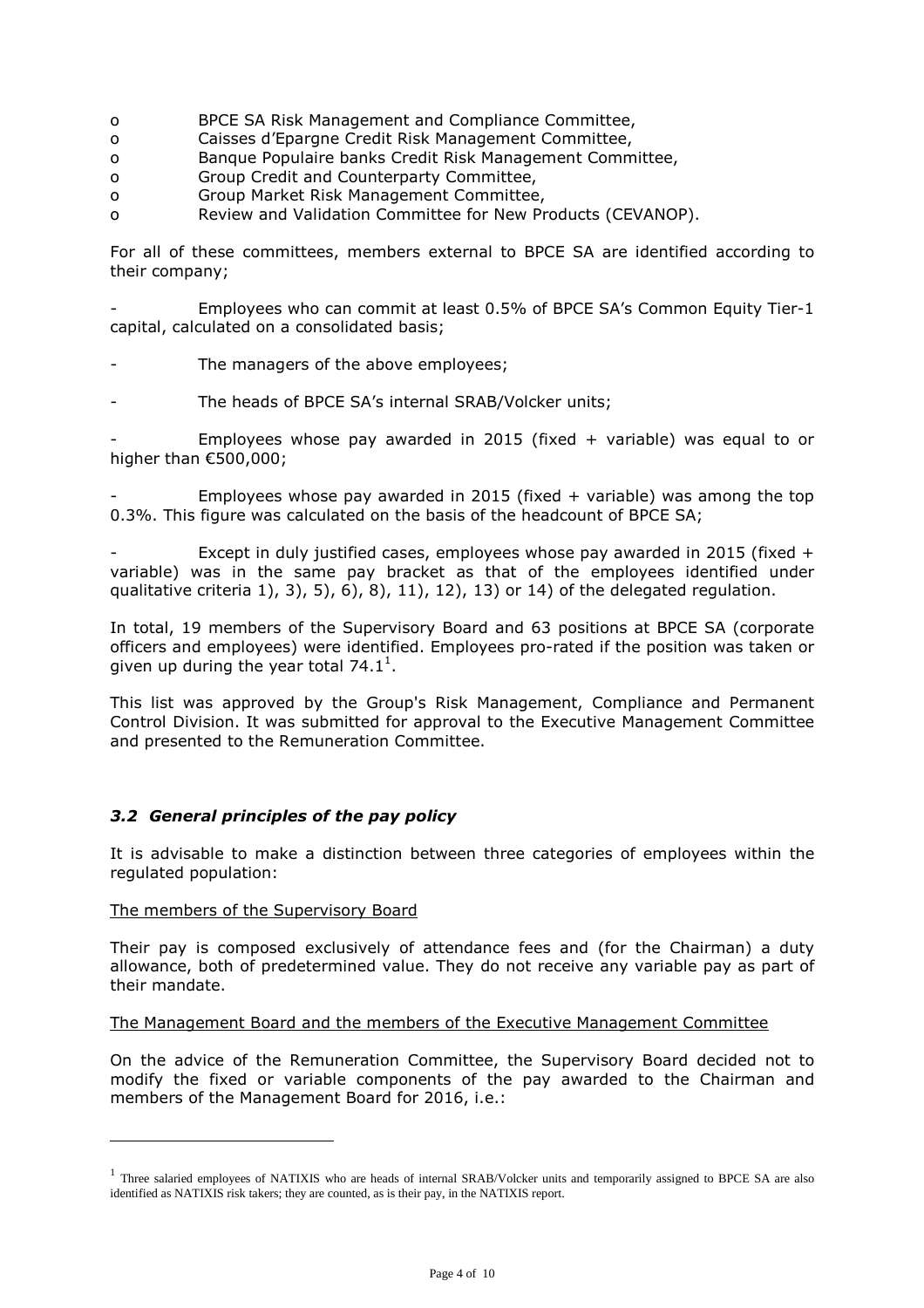- for the fixed component,

- €550,000 for the Chairman of the Management Board (plus a maximum housing allowance of €60,000, which is currently not being paid to the Chairman of the Management Board),

- €500,000 for the members of the Management Board, with the exception of Laurent Mignon, who receives no pay for his duties at BPCE SA.

- for the variable component,

- for the Chairman of the Management Board, a target variable component of 150% (maximum 200% in the event of outperformance);

- for the other members of the Management Board, a target variable component of 80% (maximum 100% in the event of outperformance).

Variable pay for 2016 will be paid only if the following condition is fulfilled in 2016:

Group Basel III Common Equity Tier 1 ratio (COREP regulatory view, i.e., using phase-in measures) at more than 9.75% at December 31, 2016. This percentage is equal to the ECB's Pillar 2 requirement as set out in its letter of December 4, 2015 (9.50%) plus the buffer set for systemically important banks with respect to 2016 (0.25%).

The objectives are assessed on quantitative criteria, representing 60% of variable pay, and on qualitative criteria, representing 40%.

- Quantitative criteria: Net income attributable to equity holders of the parent (30%), cost/income ratio (20%) and net banking income (10%). These criteria are restated to offset the impact of the revaluation of own debt.

- Qualitative criteria, representing 40%, with five criteria: Sales Development/ Coordination, Human Resources and Finance/ Operations/ Risk Management and Governance (each representing 7%); and Digital Transformation of the Banks (12%).

The target variable component for the other members of the Executive Management Committee (Deputy CEO - Risk Management, Compliance and Permanent Control; CEO - Digital; CEO - Transformation and Operational Excellence) is 80% (maximum 100% in the event of outperformance). With the exception of the Deputy CEO - Risk Management, Compliance and Permanent Control, who has specific targets, the targets of the other members of the Executive Management Committee are aligned at 60% with the quantitative criteria applicable to the variable component of the Management Board.

#### Other employees

Other employees receive fixed pay on the basis of their status ("K" or "HC" in the bank's collective agreement) and their level of responsibility.

Employees classified as "HC" are company directors and receive fixed pay of between €150,000 and €250,000, except for those who are members of the Executive Committee, for whom the pay range is from €200,000 to €300,000.

All receive a variable component under their contracts, with a maximum percentage of 20% to 30% for those classified as "K," 30% to 50% for company directors classified as "HC" (excluding members of the Executive Committee) and 40% to 60% for members of the Executive Committee.

In all cases, the variable component is based on individual objectives determined on the basis of their position or entity.

In addition, for all employees of BPCE SA, the variable component may not exceed 100% of fixed pay, with the exception of the Chairman of the Management Board.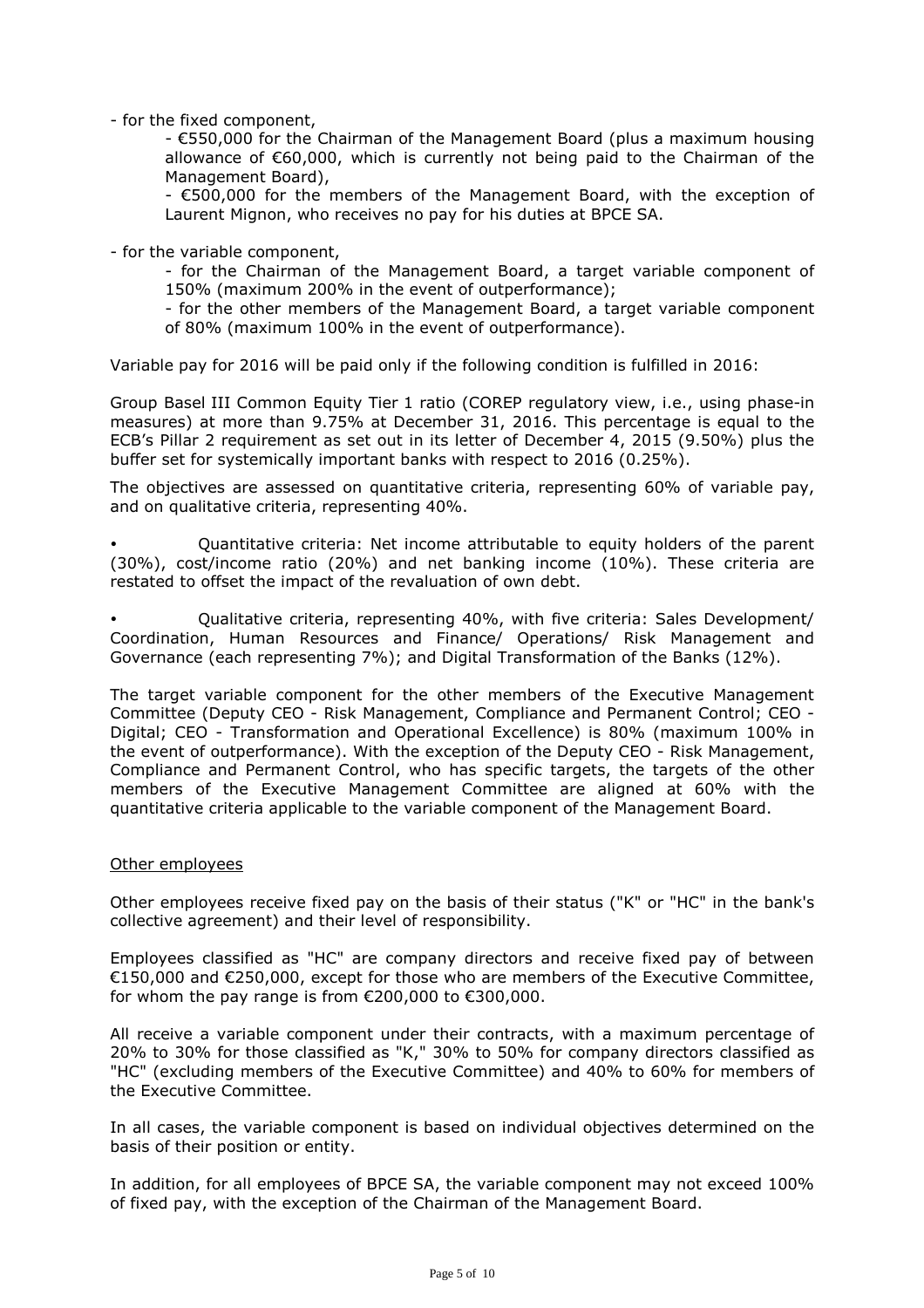## *3.3 Pay policy for risk takers*

### Group standard

Groupe BPCE has implemented a pay policy for risk takers that complies with Articles L. 511-71 to L. 511-85 of the French Monetary and Financial Code.

This policy and the procedure for enforcing the regulation within the Group are covered by a Group standard, which was adopted by the BPCE Supervisory Board at its meeting of June 22, 2016. The standard is updated on a regular basis after an internal and independent assessment is conducted by the Group's Inspection Générale division and internal audit.

#### Minimum capital threshold

The Group standard thus sets a minimum capital threshold that must be met for all Group risk takers to receive their variable components. For 2016, this threshold was the same as that applicable to the BPCE SA Management Board (see above).

### Consideration of the company's financial position

Each year, before the awards are made, the BPCE SA Remuneration Committee considers whether the company's financial position and the actual performance of the risks takers in its sub-consolidation scope are consistent with the award of variable components. Following this review, it may propose a reduction in these variable components.

### Reduction in variable pay in instances of bad behavior

Groupe BPCE also implemented a system of penalties for bad behavior that complies with the general framework set out in the standard. This general framework establishes three types of violations:

Serious violation: impact above the serious incident threshold for the group  $(6300,000)$  – the percentage reduction may be as high as -10%;

Material violation: impact above the material incident threshold for the Group (0.5% of the institution's capital) – the percentage reduction may be as high as -100%;

- Failure to participate in the mandatory regulatory training sessions: -5% per session.

No serious or material violations were identified for BPCE SA in 2016.

### Consideration of SRAB and Volcker regulations

The systematic inclusion of the heads of the internal SRAB/Volcker units among risk takers also ensures that the pay policy for these employees complies with these specific regulations.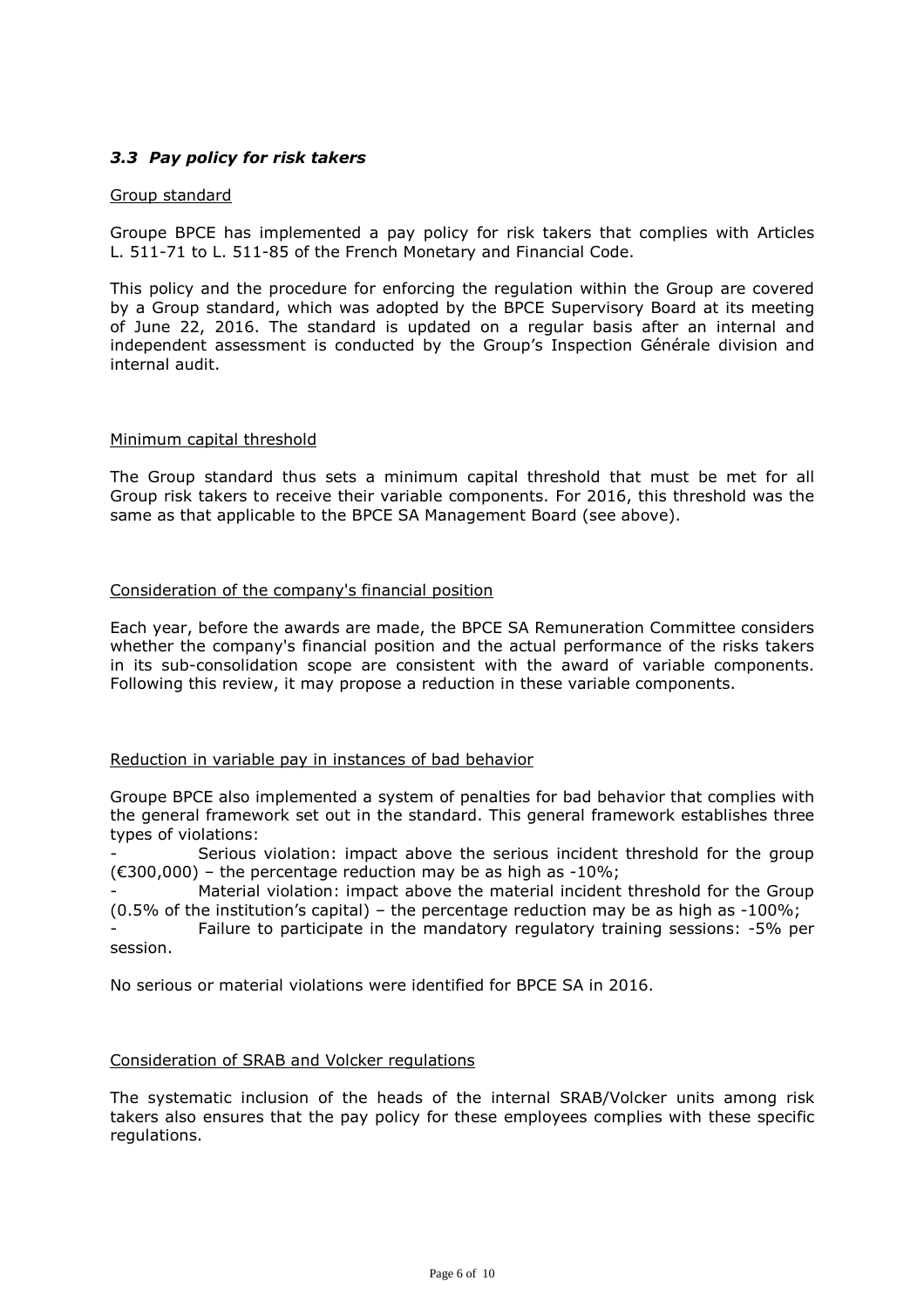Lastly, the policy with regard to payment of variable pay has the following characteristics, when the amount of variable pay awarded is greater than or equal to the €100,000 threshold, as the following rules apply to all variable pay.

#### Deferred and conditional payment of a portion of variable pay

The payment of a portion of the variable pay awarded for a fiscal year is deferred over time and conditional.

This payment is staggered over the three years that follow the year in which the variable pay was awarded, paid in one-third installments.

#### Amount of deferred variable pay

The percentage of deferred variable pay corresponds to 50%, increased to 60% if the variable component is equal to or greater than  $\epsilon$ 500,000 and 70% if it is equal to or greater than €1,000,000.

#### Payment in securities or equivalent instruments

As BPCE SA is not a listed company, the deferred component of the variable pay takes the form of cash indexed on the basis of an indicator representing the change in the value of Groupe BPCE shares.

The indicator used is net income attributable to equity holders of the parent, assessed as a rolling average over the last three calendar years preceding the year pay is awarded and the years it is paid.

The indexing factor for the portions of the variable components awarded for 2013 and deferred to 2017 is 1.3283.

The indexing factor for the portions of the variable components awarded for 2014 and deferred to 2017 is 1.2409.

The indexing factor for the portions of the variable components awarded for 2015 and deferred to 2017 is 1.1158.

On account of the minimum additional retention period required by regulation, the conditional payment of the deferred portion of the variable component for year N is paid, at the earliest, on October 1 of years N+2, N+3 and N+4.

#### Application of penalties to deferred portions

Pursuant to Article L. 511-83 of the French Monetary and Financial Code, the Supervisory Board ruled, acting on a proposal by the Remuneration Committee, that the deferred pay portion would be paid only if normative ROE for the Group's core businesses was greater than or equal to 4%.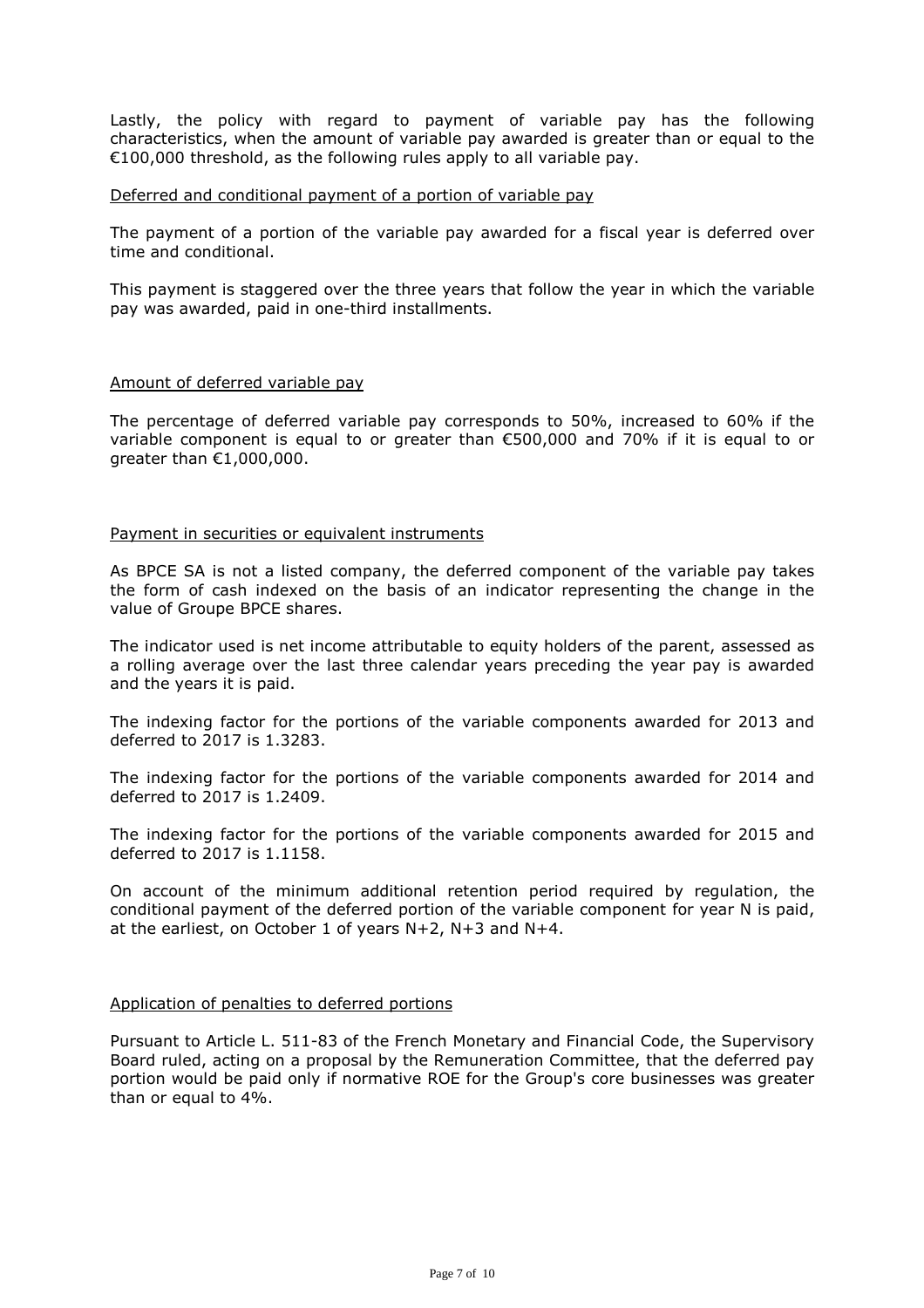## **4. Aggregate quantitative information**

## **Table 1**

# **Aggregate quantitative information on pay, broken down by area of activity**

Article 450 g) of EU Regulation No. 575/2013

|              | Management<br>body<br>executive<br>function | Management<br>body<br>supervisory<br>function | Investment<br>banking | Retail Banking | Asset<br>management | Support<br>functions | Independent<br>control<br>function | Other | Total       |
|--------------|---------------------------------------------|-----------------------------------------------|-----------------------|----------------|---------------------|----------------------|------------------------------------|-------|-------------|
| Headcount    | 5.0                                         | 19.0                                          | 0.0                   | 0.0            | 0.0                 | 27.2                 | 22.9                               | 0.0   | 74.1        |
| Fixed pay    | €2,049,822                                  | €947,625                                      | €0                    | €0             | €0                  | €5,881,080           | €3,442,275                         | €0    | €12,320,802 |
| Variable pay | €1,711,125                                  | $\epsilon$ <sup>0</sup>                       | €0                    | €0             | €0                  | €2,142,513           | €1,001,304                         | €0    | €4,854,942  |
| Total pay    | €3,760,947                                  | €947,625                                      | €0                    | $\epsilon$ 0   | €0                  | €8,023,593           | €4,443,579                         | €0    | €17,175,744 |

(\*) pro-rated data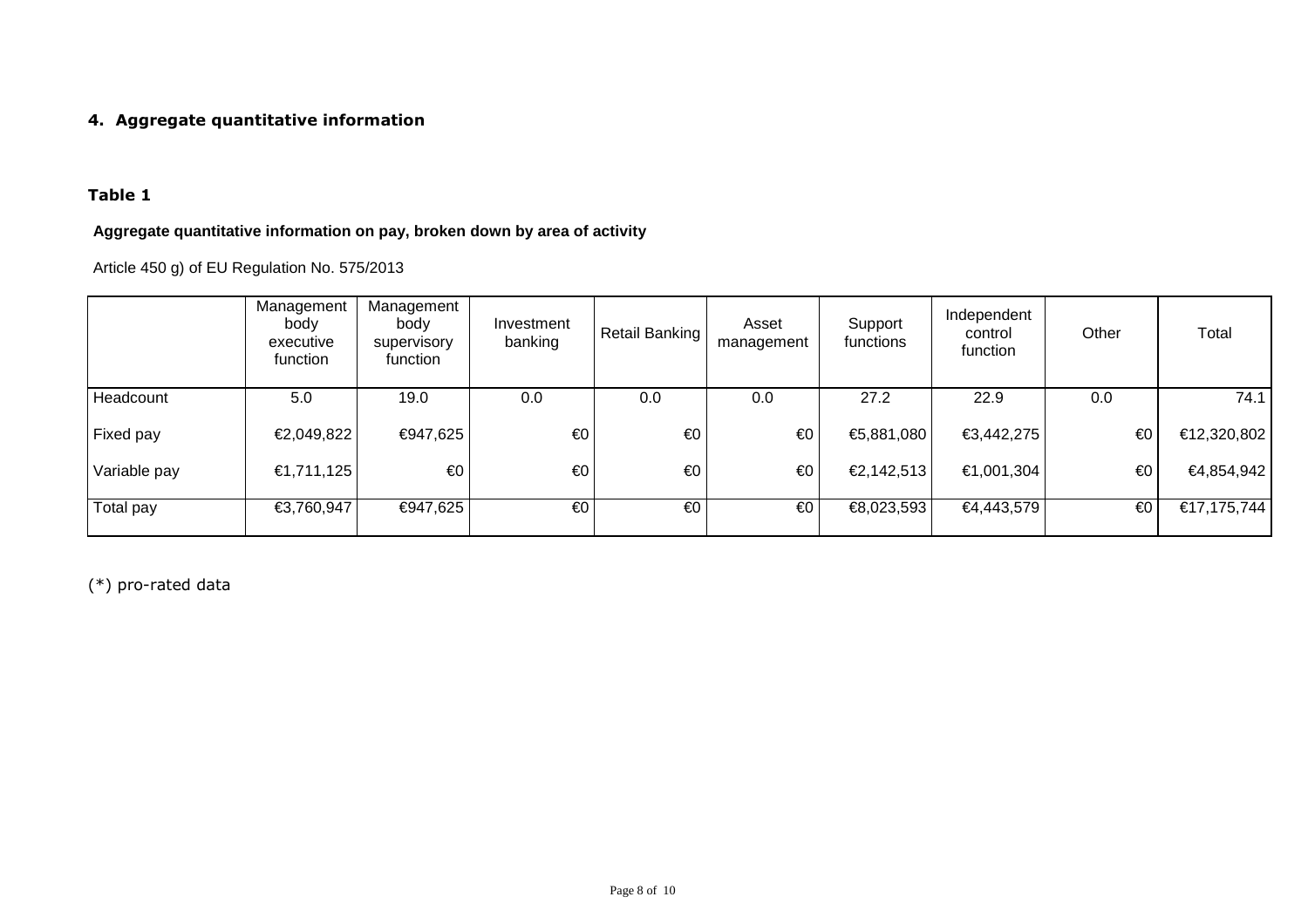## **Table 2**

# **Aggregate quantitative information on pay, broken down by employee category (managers and staff members whose activities have a material impact on the institution's risk profile)**

Article 450 h) of EU Regulation No. 575/2013

|                                                                                        | Management<br>body | Other       | Total       |
|----------------------------------------------------------------------------------------|--------------------|-------------|-------------|
| Headcount                                                                              | 24.0               | 50.1        | 74.1        |
| Total pay                                                                              | €4,708,572         | €12,467,172 | €17,175,744 |
| - of which fixed pay                                                                   | €2,997,447         | €9,323,355  | €12,320,802 |
| - of which variable pay                                                                | €1,711,125         | €3,143,817  | €4,854,942  |
| - of which non-deferred                                                                | €785,850           | €2,669,771  | €3,455,621  |
| - of which cash                                                                        | €785,850           | €2,669,771  | €3,455,621  |
| - of which shares and equivalent instruments                                           | €0                 | €0          | €0          |
| - of which other instruments                                                           | €0                 | €0          | €0          |
| - of which deferred                                                                    | €925,275           | €474,046    | €1,399,321  |
| - of which cash                                                                        | €0                 | €0          | €0          |
| - of which shares and equivalent instruments                                           | €925,275           | €474,046    | €1,399,321  |
| - of which other instruments                                                           | €0                 | €0          | €0          |
| Amounts outstanding on variable pay awarded for previous years and not yet vested      | €1,092,567         | €499,229    | €1,591,796  |
| Amount of variable pay awarded for previous years and already vested (after reduction) | €1,128,924         | €408,188    | €1,537,112  |
| - Value of reductions performed                                                        | €0                 | €0          | €0          |
| Severance pay awarded                                                                  | €0                 | €1,399,267  | €1,399,267  |
| Number of recipients of severance pay                                                  |                    |             |             |
| Highest severance pay awarded                                                          | €0                 | €845,767    | €845,767    |
| Signing bonuses                                                                        | €0                 | €0          | €0          |
| Signing bonus recipients                                                               | 0                  | $\Omega$    |             |

(\*) pro-rated data